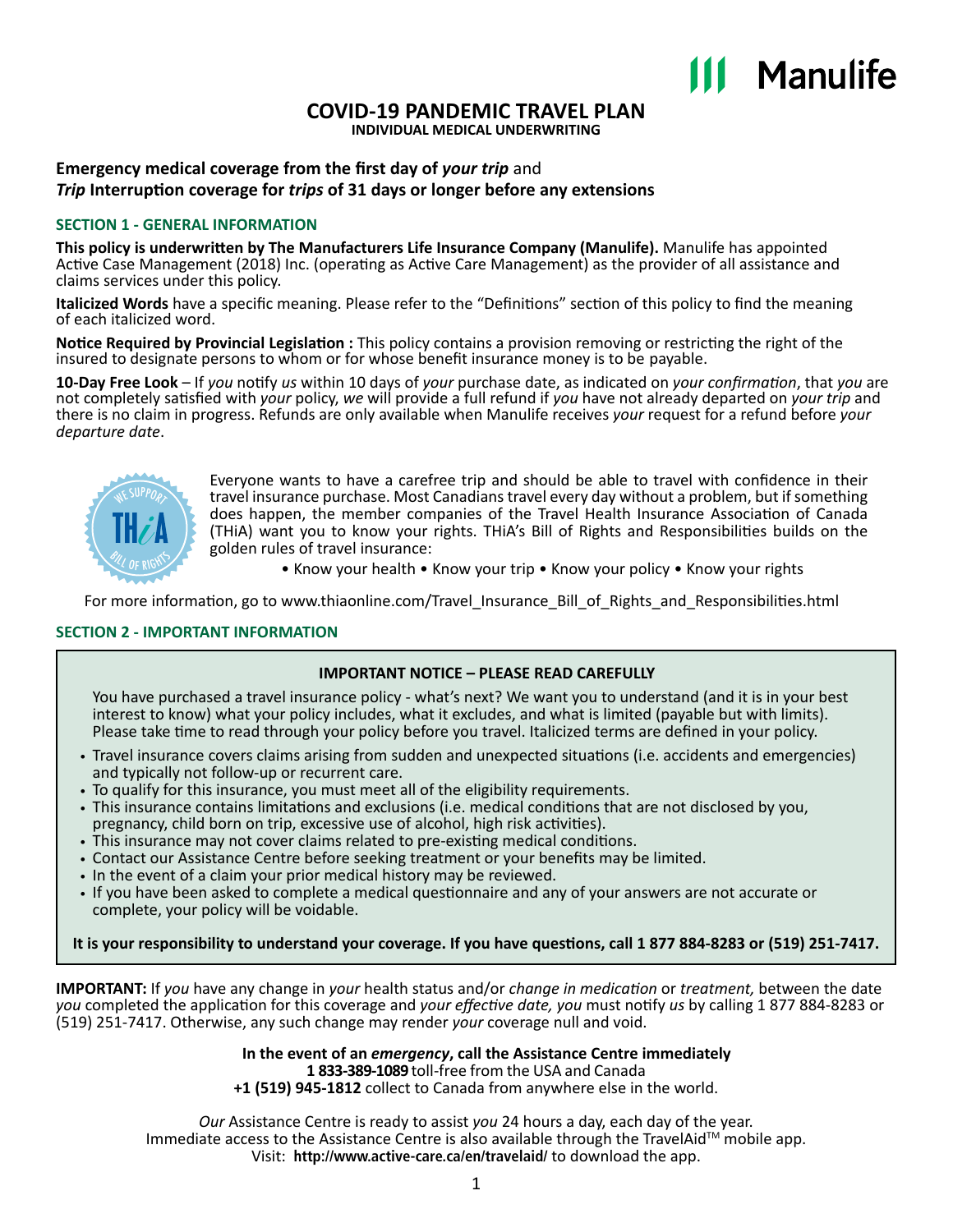#### **This policy does not include any coverage for** *Trip* **Cancellation benefits.**

*Trip* Interruption coverage is only available once *you* arrive at any destination included in *your trip* and only when *you* incur any expenses in relation to Coronavirus (COVID-19). See Section 5 - *Trip* Interruption Insurance for full details.

**Note:** *You* **are not eligible for** *Trip* **Interruption benefits when the original** *trip* **duration was 30 days or less as shown on** *your confirmation***.** If *you* extend *your trip* to stay longer than planned, *you* qualify for *Trip* Interruption benefits only when *your* original *trip* duration was 31 days or longer as shown on *your confirmation*.

#### **INSURING AGREEMENT**

In consideration of the application for insurance for which *you* have met the eligibility requirements and paid the appropriate premium, *we* will pay expenses for the benefits set out in this document, subject to the terms, limitations, exclusions and other conditions and in excess of those reimbursable under any group, individual, private or public plan or contract of insurance, including any auto insurance plan and *your government health insurance plan*. Some benefits are subject to advance approval by *our* Assistance Centre. Unless otherwise stated, all amounts referred to in this policy are in Canadian dollars. *You* will be responsible for any expenses that are not payable by *us*.

#### **COVERAGE**

- **up to a total combined maximum of \$5 Million** per insured person for *reasonable and customary* charges when *you* incur expenses:
	- as a result of an *emergency* when travelling outside of *your* province or territory of residence that is unrelated to Coronavirus (COVID-19)
	- for *treatment you* require when travelling outside of *your* province or territory of residence when the medical *emergency* is related to Coronavirus (COVID-19) and related complications provided that *you* have received the *vaccine*.
- **up to a maximum of \$1 Million** per insured person for *reasonable and customary* charges incurred by *you* as a result of an *emergency* related to Coronavirus (COVID-19) and related complications when *you* have not received the *vaccine*.

**Important information about cruise travel:** If *you* have not received the *vaccine*, this policy does not provide any coverage for Coronavirus (COVID-19) and related complications on a cruise or at any destination included in *your* cruise itinerary.

• *reasonable and customary* charges incurred by *you* for a *Trip* Interruption claim in the event that *you* must self-isolate or quarantine during *your trip* as a result of Coronavirus (COVID-19) (see benefit details in Section 5).

Coverage under this policy is issued on the basis of information provided in *your* application. *Your* entire contract with *us* consists of this policy, *your* application for this coverage, the confirmation issued in respect of that application and any other amendments or endorsements resulting from extensions of coverage.

This policy provides *emergency* medical coverage for travel outside *your* province or territory of residence or Canada.

#### **SECTION 3 - ELIGIBILITY**

**TO BE ELIGIBLE FOR INSURANCE UNDER THIS POLICY,** *you* must be a resident of Canada, and covered under a *government health insurance plan*. *You* must have coverage for the entire duration of *your trip* away from *home*. *You* must have completed *your* application (including the *medical questionnaire*), have had *your* health history reviewed by *us,* received a *Medical Underwriting Agreement* from *us*, and paid the required premium in full.

#### **SECTION 4 - EMERGENCY MEDICAL INSURANCE**

This policy provides *emergency* medical coverage for travel outside *your* province of residence or Canada.

Please note that **if** *you* **do not call** the Assistance Centre in an *emergency*, *you* **will have to pay 20% of the eligible**

**medical expenses** *we* would normally pay under this policy. If it is medically impossible for *you* to call, please have

someone call on *your* behalf. *You* must call the Assistance Centre before obtaining *emergency treatment*, so that *we* may confirm coverage and provide pre‑approval of *treatment*.

#### **Benefits – What does** *Emergency* **Medical Insurance cover?**

*Emergency* Medical Insurance covers *you* for a combined total maximum of \$5 Million CAD per insured person:

- for covered expenses as a result of an *emergency* when travelling outside of *your* province or territory of residence that is unrelated to Coronavirus (COVID-19)
- for *treatment you* require when travelling outside of *your* province or territory of residence when the medical *emergency* is related to Coronavirus (COVID-19) and related complications provided that *you* have received the *vaccine*.

*Emergency* Medical Insurance covers *you* for up to \$1 Million CAD per insured person:

• for *reasonable and customary* charges incurred by *you* as a result of an *emergency* related to Coronavirus (COVID-19) and related complications when *you* have not received the *vaccine*.

Important information about cruise travel: If you have not received the vaccine, this policy does not provide any coverage for Coronavirus (COVID-19) and related complications on a cruise or at any destination included in your cruise itinerary.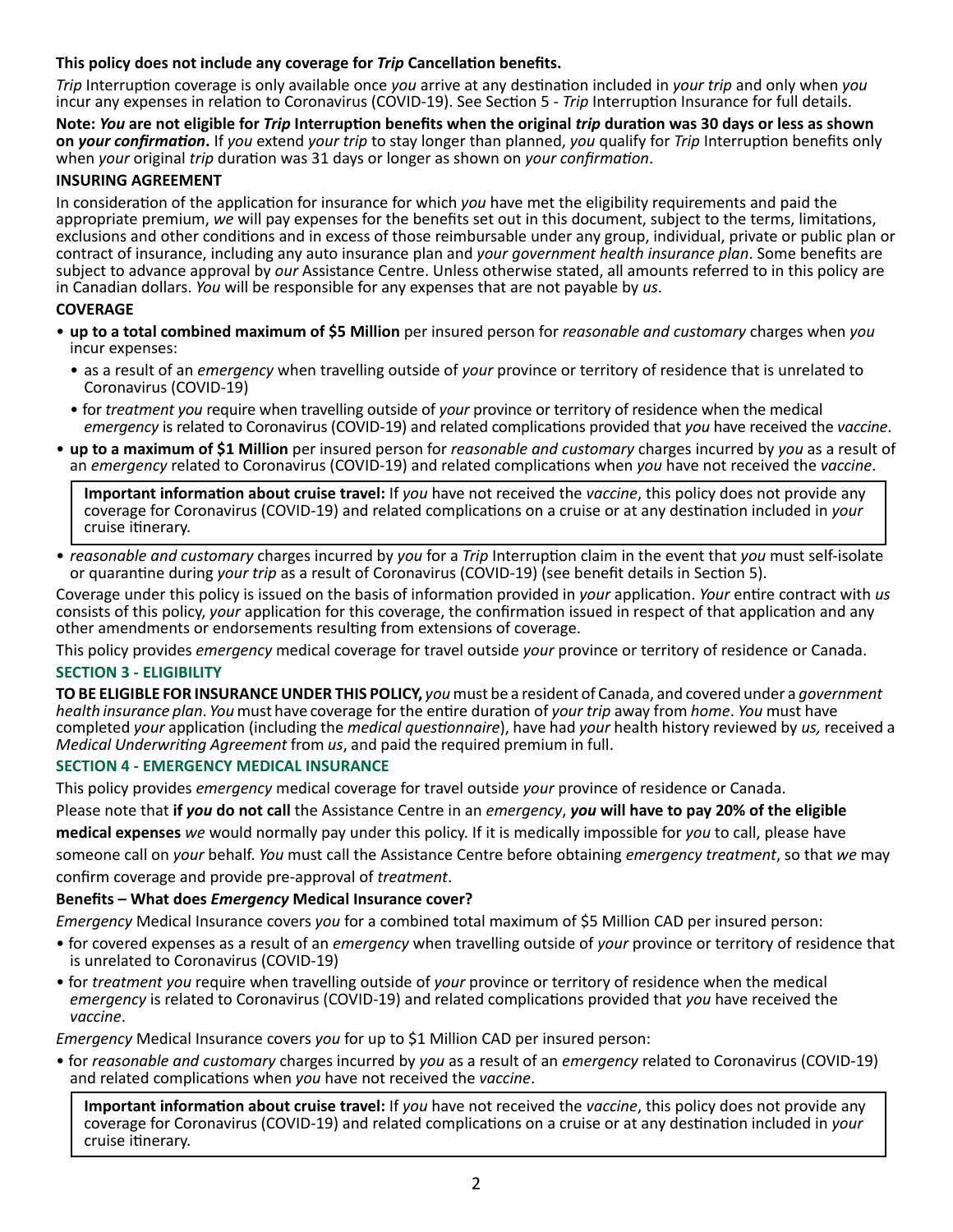**Note:** These covered expenses are in excess of any amount covered by *your government health insurance plan* or any other benefit plan. The *treatment* must be required as part of *your emergency treatment*.

After *your* medical *emergency treatment* has started, the Assistance Centre must assess and pre‑approve additional medical *treatment*. If *you* undergo tests as part of a medical investigation, *treatment* or surgery, obtain treatment or undergo surgery that is not pre‑approved, *your* claim will not be paid. This includes but is not limited to MRI, MRCP, CAT Scan, CT Angiogram, sonograms, ultrasounds, Nuclear Stress Test, biopsies, Angiogram, Angioplasty, cardiovascular surgery including any associated diagnostic test(s), Cardiac Catheterization or any surgery. Reimbursement is subject to the terms and conditions of this policy.

Covered expenses and benefits are subject to the policy's maximums, exclusions, limitations and your deductible amount.<br>Your deductible amount in Canadian dollars applies to the amount remaining after any covered expenses *government health insurance plan*. The *deductible amount* is shown on *your confirmation* and applies to each claim.

The eligible benefits are:

- 1. Expenses for emergency treatment We will pay for reasonable and customary charges for medical care received from a physician in or out of a hospital, the cost of a semi-private hospital room (or an intensive or coronary care unit where medically necessary), the services of a licensed private duty nurse while you are in hospital, the rental or purchase (whichever is less) of a *hospital* bed, wheelchair, brace, crutch or other medical appliance, tests that are needed to diagnose or find out more about your condition, and drugs that are prescribed for you and are available only by prescription from a physician or dentist. An emergency related to the pre-existing condition(s) listed in the Medical Underwriting Agreement will be covered.
- 2. Expenses to receive paramedical services We will pay for care received from a licensed chiropractor, osteopath, physiotherapist, chiropodist or podiatrist, up to \$70 per visit to a combined maximum of \$700 for a covered *injury*.
- 3. **Expenses for emergency ambulance transportation –** We will pay for reasonable and customary charges of local licensed ambulance service to the nearest qualified medical service provider in an *emergency*.
- 4. Expenses for *emergency* dental *treatment* If you need *emergency* dental *treatment*, we will pay:
- up to \$300 for the relief of dental pain; or
	- if *you* suffer an accidental blow to the mouth, up to \$3,000 to repair or replace *your* natural or permanently attached artificial teeth (up to \$2,000 during *your trip* and up to \$1,000 to continue medically necessary *treatment* in the ninety (90) days after the accident).
- 5. Expenses to bring someone to your bedside If you are travelling alone and are admitted to a hospital for three (3) days or more because of a medical emergency, we will pay the economy class fare via the most cost-effective itinerary for someone to be with you. We will also pay up to \$1,000 for that person's hotel and meals. Please note: This person is not covered under your insurance and should consider purchasing his/her own travel medical insurance.
- 6. Extra expenses for meals, hotel, and taxi If a medical emergency prevents you or your travel companion from returning home as originally planned, or if your emergency treatment or that of your travel companion requires your transfer to a location that is different from your original destination, we will reimburse you up to \$200 per day to a maximum of \$2,000 for your extra meals, hotel, and taxi fares. We will only pay for these expenses if you have actually paid for them.
- 7. Repatriation expenses related to your death If you die during your trip from an emergency covered under this insurance, we will reimburse your estate up to \$5,000 for:
	- the cost to have *your* body prepared or cremated where *you* die; and
	- the return *home* of *your* ashes or *your* body (in the standard transportation container normally used by the airline); or • *your* burial where *you* die.

Also, if someone is legally required to identify *your* body and must travel *your* place of death, *we* will pay the economy class fare via the most cost-effective itinerary for that person, as well as up to \$300 for that person's hotel and meal expenses. Note: This person is not covered under *your* insurance and should consider purchasing his/her own travel medical insurance.

- 8. Expenses to bring vou home If your treating physician recommends that you return home because of your emergency or if our medical advisors recommend that you return home after your emergency, when approved and arranged by the Assistance Centre, we will pay for:
	- the extra cost of an economy class fare via the most cost-effective itinerary; or
	- a stretcher fare on a commercial flight via the most cost-effective itinerary, if a stretcher is medically necessary; and
	- the return cost of an economy class fare via the most cost-effective itinerary for a qualified medical attendant to accompany *you,* and the attendant's reasonable fees and expenses, if this is medically necessary or required by the airline; or
	- the cost of air ambulance transportation, if this is medically necessary*.*
- 9. Expenses to return children under your care If you are admitted to hospital for more than twenty-four (24) hours or must return home because of an emergency, when approved in advance by the Assistance Centre, we will pay for the extra cost of one-way economy class airfare to return the *children home* via the most cost- effective itinerary and the return economy class airfare via the most cost-effective itinerary for a qualified escort when the airline requires it. The *children* must have been under your care during your trip and covered under a Manulife travel insurance policy.
- 10. Expenses to return your travel companion home When approved in advance by the Assistance Centre, we will cover the extra cost of one-way economy airfare via the most cost-effective itinerary, to return your travel companion (who is travelling with you at the time of your emergency and insured under a Manulife travel insurance plan) home, if you return home under Benefit #7 or #8.
- 11. **Phone call expenses**  *we* will pay for phone calls to or from *our* Assistance Centre regarding *your* medical *emergency. You*  must provide receipts or other reasonable evidence to show the cost of these calls and the numbers phoned or received during *your trip.*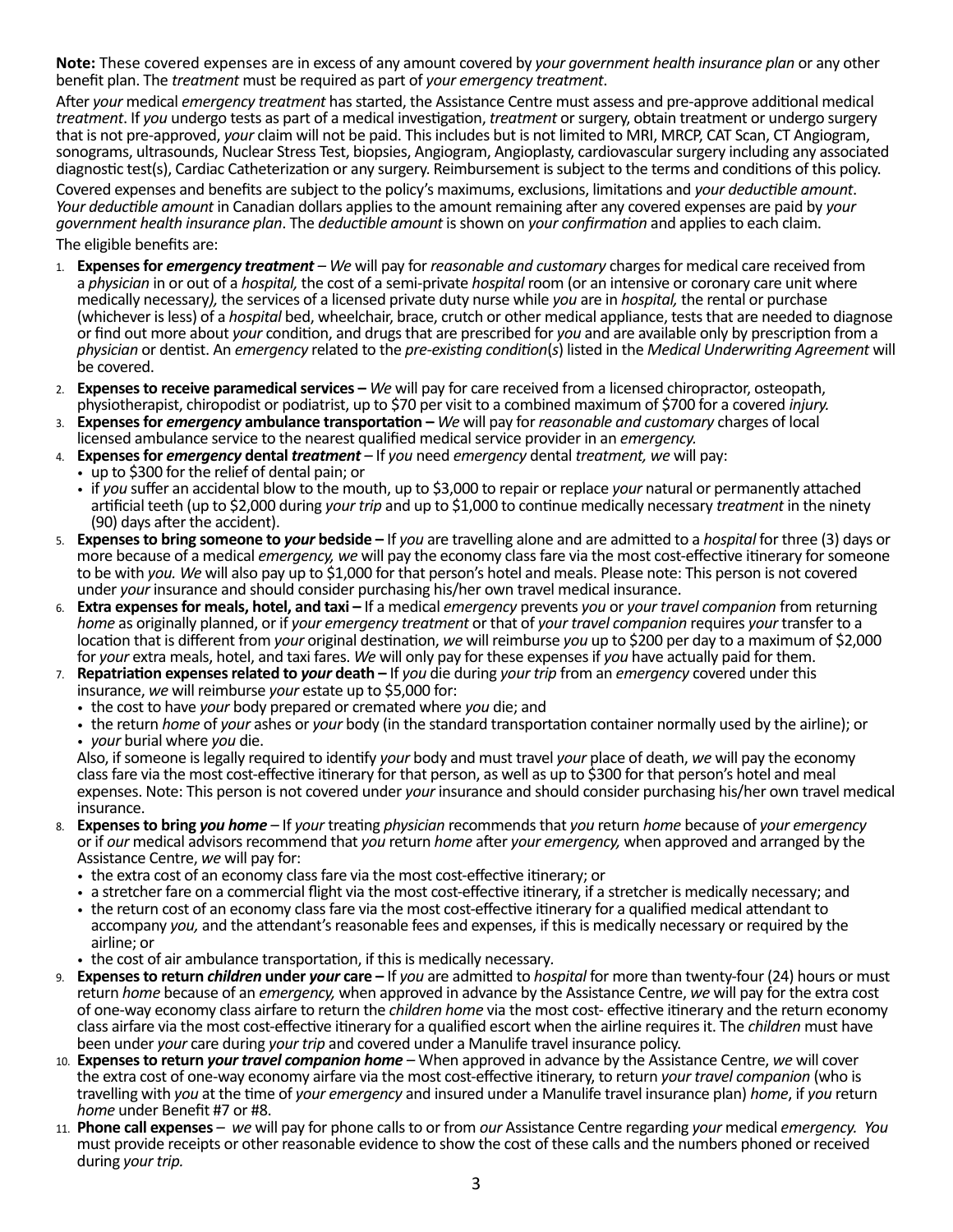- 12. **Expenses to return** *your vehicle home* If because of a medical *emergency you or your travel companion* are unable to drive *home* the *vehicle you* used during *your trip,* when approved in advance by the Assistance Centre, *we* will cover up to \$3,000 charged by a commercial agency to bring *your vehicle home.* If *you* rented a *vehicle* during *your trip, we* will cover its return to the rental agency.
- 13. **Terrorism Coverage** When an *act of terrorism* directly or indirectly causes an eligible loss under the terms and conditions of this policy, coverage is available for up to two (2) *acts of terrorism* within a calendar year and up to a maximum aggregate payable limit of \$35 million for all eligible in‑force policies issued and administered by *us*. The amount payable for each eligible claim is in excess of all other sources of recovery including alternative or replacement travel options and other insurance coverage. The amount paid for all such claims shall be reduced on a pro rata basis so as to not exceed the respective maximum aggregate limit which will be paid after the end of the calendar year and after completing the adjudication of all claims relating to the *act(s) of terrorism*.

### **Exclusions & Limitations – What does** *Emergency* **Medical Insurance not cover?**

- *We* will not pay any expenses or benefits relating directly or indirectly to:
- 1. Any *pre-existing condition* not listed on the *Medical Underwriting Agreement* and/or misrepresented or not disclosed during *your* recorded Medical Underwriting application.
- 2. Any change in *your* health status occurring after *your* application date and not reported prior to *your effective date.*
- 3. Any *emergency* if the answers provided in the *medical questionnaire* are not truthful and accurate.
- 4. Expenses related to the *treatment* of Coronavirus (COVID-19) and related complications *you* suffer or contract while *you* are on *your* cruise or in any destination included in *your* cruise itinerary if *you* have not received the *vaccine*.
- 5. The cost of and any expenses for a Coronavirus (COVID-19) test that is mandated by any body with appropriate authority (such as a government or a transportation service) for entry into or exit from a country/jurisdiction or to use its services.
- 6. Covered expensesthat exceed the *reasonable and customary* charges where the medical *emergency* happens.
- 7. Covered expensesthat exceed 80% of the cost *we* would normally have to pay under this insurance, if *you* do not contact the Assistance Centre at the time of the *emergency*. If *your medical condition* makes it medically impossible for *you* to call, please have someone call on *your* behalf.
- 8. Any non-emergency, experimental or elective treatment such as cosmetic surgery, chronic care, rehabilitation including any expenses for directly or indirectly related complications.
- 9. The continued *treatment* of a *medical condition* or related condition, following *emergency treatment* during *your trip*, if *our* medical advisors determine that *your emergency* has ended.
- 10. Any *medical condition* or symptoms:
	- when *you* knew or for which it is reasonable to believe or expect that *treatment* will be required during *your trip;* and/or
	- for which future investigation or *treatment* was planned before *you* left *home;* and/or
	- which produced symptoms that would have caused an ordinarily prudent person to seek *treatment* in the three (3) months before leaving *home;* and/or
	- that had caused *your physician* to advise *you* not to travel.
- 11. Any *trip* made for the purpose of obtaining a diagnosis, *treatment*, surgery, investigation, palliative care, or any alternative therapy, as well as any directly or indirectly related complication.
- 12. Any *emergency* that occurs while *you* are participating in:
	-
	- any sporting activity for which *you* are paid, including snorkeling or scuba diving; - mountain climbing requiring the use of specialized equipment, including carabiners, crampons, pick axes, anchors,
		-
		-
		-
		- bolts and lead rope or top rope anchoring equipment to ascend or descend a mountain;<br>- rock-climbing;<br>- parachuting;<br>- skydiving;<br>- skydiving;<br>- hang-gliding or using any other air supported sporting device; or<br>- participa
	-
- 13. *Your* self-inflicted injuries, unless medical evidence establishes that the injuries are related to a mental health illness.
- 14. Any claim that results from or is related to *your* commission or attempted commission of a criminal offence or illegal act.
- 15. Any *medical condition* arising during *your trip* from, or in any way related to, the abuse of alcohol, drugs or other intoxicants.
- 16. Any *medical condition*, including symptoms of withdrawal, arising from, or in any way related to, *your* chronic use of alcohol, drugs or other intoxicants whether prior to or during *your trip*.
- 17. Routine pre-natal or post-natal care; Pregnancy, delivery, or complications of either, arising 9 weeks before the expected date of delivery or 9 weeks after.
- 18. *Your* child born during the *trip*.
- 19. Any *medical condition* that is the result of *you* not following *treatment* as prescribed to *you*, including prescribed medication.
- 20. For insured *children* under two (2) years of *age* any *medical condition* related to a birth defect.
- 21. Any loss resulting from *your minor mental or emotional disorder*.
- 22. Any *treatment*, services or supplies not medically necessary, or any medical procedures and/or tests (including MRI, MRCP, CAT Scan, CT Angiogram, Nuclear Stress Test, Angiogram or Cardiac Catheterization) not authorized by the Assistance Centre in advance. All surgery must be authorized by the Assistance Centre prior to being performed except in extreme circumstances where surgery is performed on an *emergency* basis.
- 23. Any benefit that must be authorized or arranged in advance by the Assistance Centre when it has given no authorization or made no arrangement for that benefit.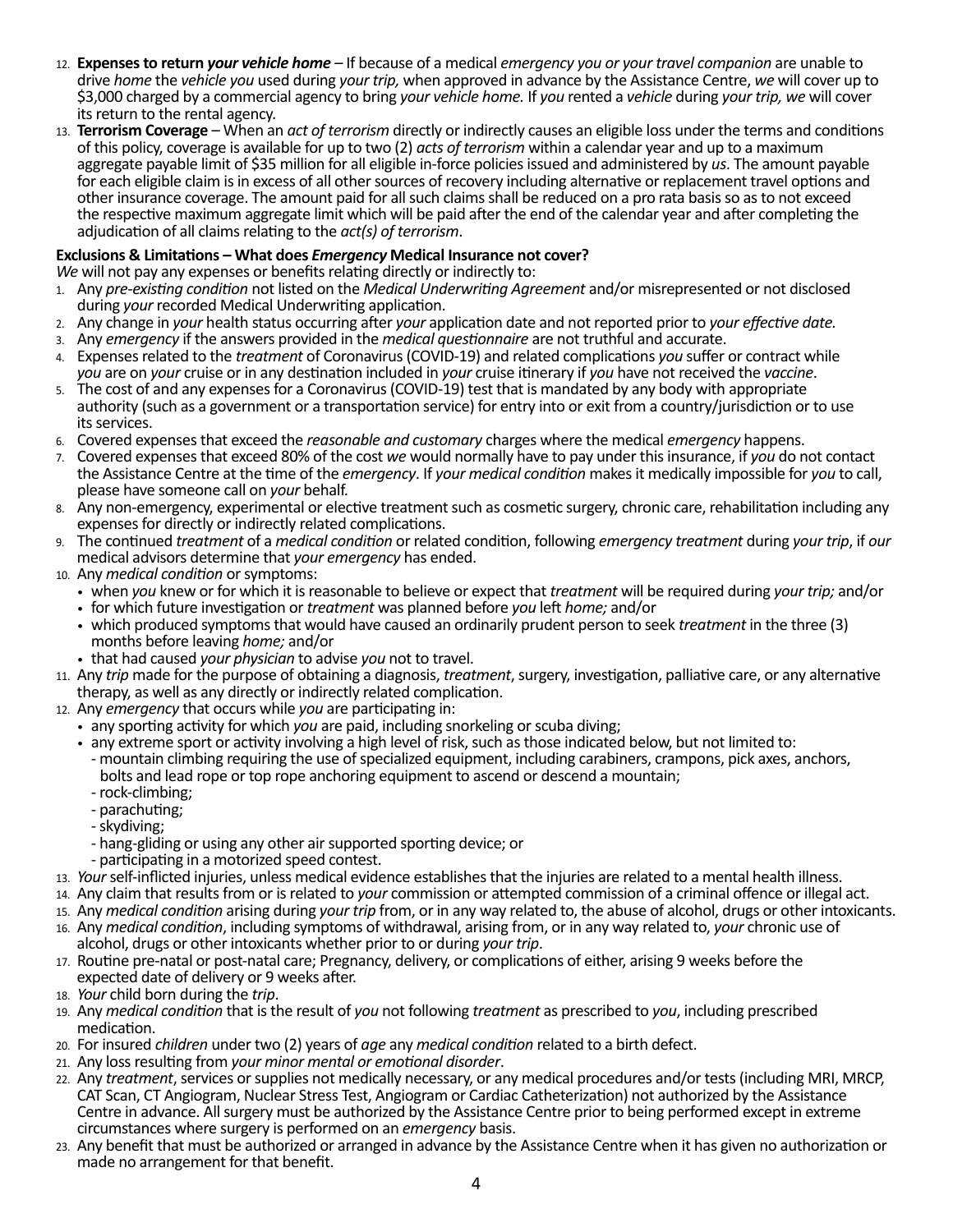- 24. Any further medical *treatment* if *our* medical advisors determine that *you* should transfer to another facility or return to *your home* province/territory of residence for *treatment,* and *you* choose not to.
- 25. Death or *injury* sustained while piloting an aircraft, learning to pilot an aircraft, or acting as a member of an aircraft crew.
- 26. For policy extensions: any *medical condition* which first appeared, was diagnosed, or treated after the scheduled *departure date* and prior to the *effective date* of the insurance extension.
- 27. Any *act of terrorism* caused by biological, chemical, nuclear or radioactive means.
- 28. Any *act of terrorism* or any *medical condition you* suffer or contract when an official travel advisory issued by the Government of Canada states, "Avoid all non-essential travel" regarding the country, region or city of *your* destination,

To view the travel advisories, visit the Government of Canada Travel site.

For claims due to Coronavirus (COVID-19), this exclusion does not apply. Exception: *Treatment* for Coronavirus (COVID-19) and related complications that *you* suffer or contract while *you* are on a cruise or any destination included in *your* cruise

For claims not due to Coronavirus (COVID-19), this exclusion does not apply if *your medical condition* is unrelated to the travel advisory.

29. Any *act of terrorism* or any *medical condition you* suffer or contract when an official travel advisory issued by effective date.<br>To view the travel advisories, visit the Government of Canada Travel site. This exclusion does not apply to claims for any

*medical condition* unrelated to the travel advisory.

30. An *act of war*.

#### **What are the other conditions that apply to** *Emergency* **Medical Insurance?**

If *your* current or former employer provides *you* with an extended health insurance plan with a lifetime maximum coverage of \$50,000 or less, *we* will not coordinate payment with that coverage. If *your* lifetime maximum is more than \$50,000, *we* will coordinate payment.

*We* will pay *Emergency* Medical covered expenses in excess of the *deductible amount* that *you* have selected for this policy.

#### **SECTION 5 -** *TRIP* **INTERRUPTION INSURANCE**

**Important: This benefit is available only if** *your* **original** *trip* **duration is 31 days or longer, before any extensions. It is not available if** *your* **original** *trip* **duration is 30 days or less.**

#### *We* **do not pay any benefits for a quarantine or self-isolation in Canada as mandated by any government. This coverage does not include any benefits for** *Trip* **Cancellation.**

**Important information about cruise travel:** If *you* have not received the *vaccine*, this policy does not provide any coverage for Coronavirus (COVID‑19) and related complications on a cruise or at any destination included in *your* cruise itinerary.

#### **Benefits – What does** *Trip* **Interruption Insurance cover?**

*Trip* Interruption coverage is only available after *your* departure to any destination included in *your trip* and only when *you* incur any expenses in relation to Coronavirus (COVID‑19).

In the event *you* are unexpectedly required to self‑isolate or quarantine as determined by a medical professional after *your* departure, *we* will pay:

- Up to \$500 for *your* one-way economy class airfare via the most cost‑effective itinerary to return *you home* in the event *you* are delayed beyond the date *you* were originally scheduled to return *home*; and/or
- Up to \$150 per insured person per day for *your* additional and unplanned commercial hotel and meal expenses to a maximum of \$2,100. Family coverage maximum is \$300 per insured family per day to a maximum of \$4,200.<br>This benefit is only payable to a maximum of fourteen (14) days if you are delayed beyond your original return date,

and/or you must pay for the unexpected costs of your new accommodation and/or meals where you are required to be quarantined.

It is *your* responsibility to find accommodation during *your* quarantine. If *you* must be quarantined at a medical facility and medical *treatment* is not required, *we* will only pay up to the maximums as noted above.

- These benefits are payable if either of the following covered events happen to *you*:
	- 1. *You* or *your travel companion* are denied entry into any destination included in *your trip* and *you* are quarantined as requested by a medical professional;
	- 2. Due to a positive Coronavirus (COVID-19) test result or contact tracing in any destination included in *your trip*, *you* or *your travel companion* are required to self-isolate or quarantine as requested by a medical professional, in *your* destination beyond *your* original *return date*.

#### **Exclusions & Limitations – What does** *Trip* **Interruption Insurance not cover?**

For *Trip* Interruption Insurance, *we* will not cover expenses or benefits relating to:

- 1. Any benefits when *your* original *trip* duration is 30 days or less.
- 2. Any *Trip* Interruption benefits because of a quarantine or self-isolation in Canada as mandated by any government.
- 3. Any expenses due to an official travel advisory issued by the Government of Canada stating "Avoid all travel" regarding the country, region or city of *your* destination, before *your departure date*.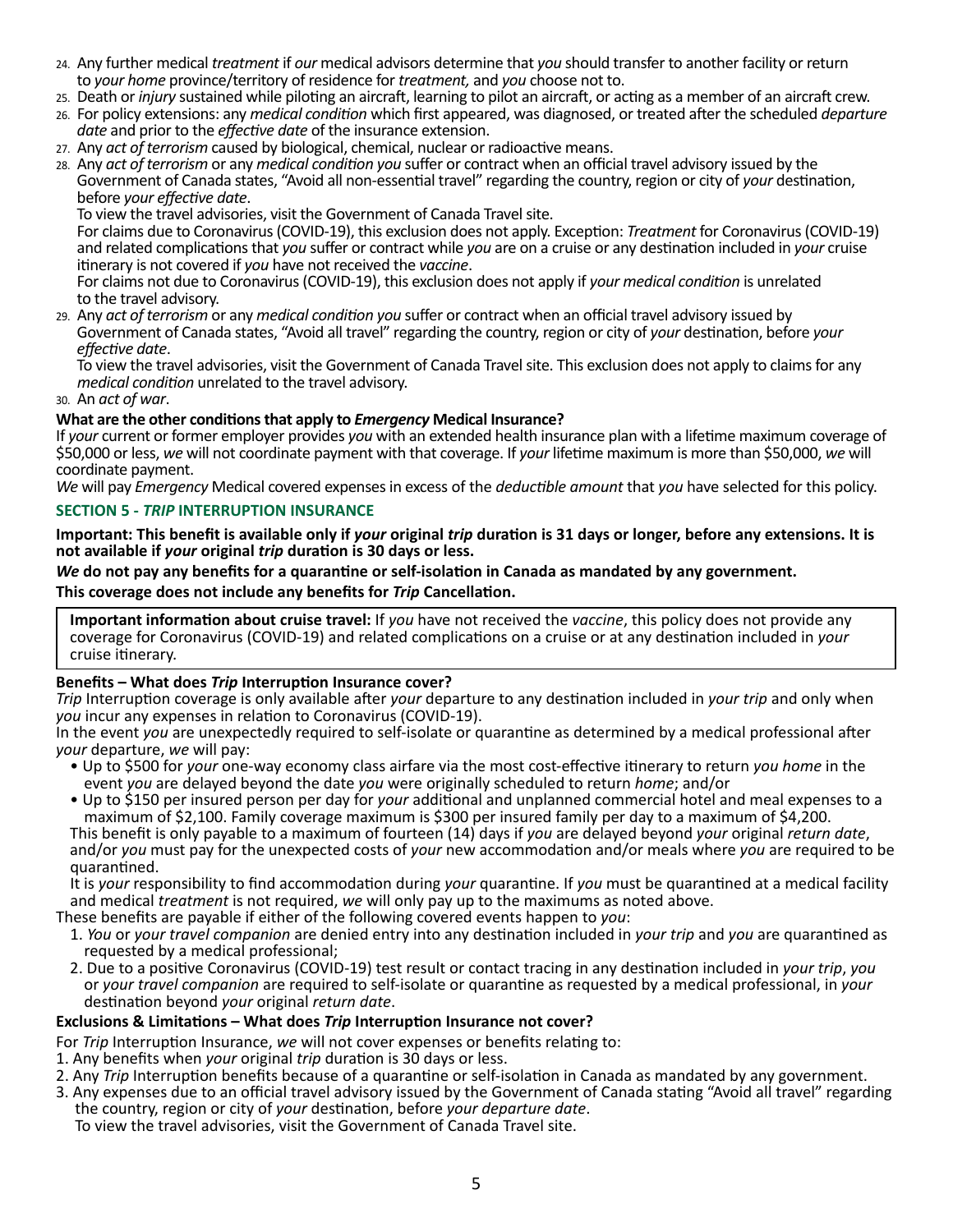- 4. Any expenses *you* incur when *you* or *your travel companion* are denied entry into a country or a region included in *your trip* when prior to *your departure date* there were foreign government and/or regional travel guidelines or restrictions in place prohibiting Canadian residents' entrance due to Coronavirus (COVID-19).
- 5. Any expenses *you* incur at any destination included in *your trip*, when before *your departure date* there were foreign government and/or regional travel guidelines or restrictions in place requiring you or your travel companion to self-<br>isolate or quarantine for a specific period of time during your trip.<br>6. Any pre-paid portion of your tr
- 
- 7. Any expenses *you* incur if *you* have not received the *vaccine*:
	- while *you* are on *your* cruise; and/or
	- beyond *your* original cruise end date due to a positive Coronavirus (COVID-19) test result or contact tracing during *your* cruise or in any destination included in *your* cruise itinerary and *you* or *your travel companion* are required to self-isolate or quarantine.

#### **SECTION 6 - GENERAL INFORMATION ABOUT** *YOUR* **TRAVEL INSURANCE COVERAGE**

#### *YOUR* **COVERAGE STARTS** *YOUR* **COVERAGE ENDS**

*Your* coverage starts on the later of:

- the date *you* leave *home;* or
- the *effective date* shown on *your confirmation.*
- *Your* coverage ends on the earlier of:
- the date *you* return *home;* or
- *•* the *expiry date* shown on *your confirmation.*

#### **AUTOMATIC EXTENSION** is provided beyond *your expiry date* as shown on *your confirmation* if:

- *your* carrier is delayed. In this case, *we* will extend *your* coverage for up to seventy-two (72) hours; or
- *you* have been advised by a medical professional to self-isolate or quarantine as a result of Coronavirus (COVID-19), beyond *your expiry date*. In this case, *we* will extend *your* policy coverage for the duration of *your* quarantine and up to seventy-two (72) hours following the end date of *your* quarantine period.
- *you* or *your travel companion* are hospitalized on that date. In this case, *we* will extend *your* coverage during the hospitalization up to 365 days or until, in *our* opinion, *you* are stable for discharge from *hospital* or evacuation *home,* whichever is earlier and for up to five (5) days after discharge from the *hospital;* or
- *you* or *your travel companion* have an *emergency* that does not require hospitalization but prevents travel. In this case, *we*  will extend *your* coverage for up to five (5) days.

#### **TO STAY LONGER THAN PLANNED**

*You* may be able to extend *your* coverage if:

- the total length of *your* time away from Canada, including extension, does not exceed the maximum allowed by *your government health insurance plan*; and
- *you* pay the additional premium; and
- *you* have had no claim or event that has resulted or may result in a claim under this policy; and
- there has been no change in *your* health status.

If *your* original *trip* duration under this COVID‑19 Pandemic Travel Plan is 31 days or longer: *You* may apply for an extension of medical and *trip* interruption benefits.

If *your* original *trip* duration under this COVID‑19 Pandemic Travel Plan is 30 days or less: *You* may apply for an extension of medical benefits only. *Trip* interruption benefits are not available.

Any extension is subject to the approval of the Assistance Centre.

In any case, *we* will not extend any coverage beyond twelve (12) months after the *effective date.*

#### **REFUNDS**

- *You* may cancel *your* policy prior to *your effective date* as stated on *your confirmation.*
- If *you* return *home* early, *you* may request a refund of premium (minimum \$25) for the unused coverage days of *your trip* providing there has been and will be no claim, that *you* have not been provided with any Assistance Services, and that *you* have mailed *us your* written request with proof of the date *you* actually returned *home.*

#### **SECTION 7 - MEDICAL CONCIERGE SERVICES**

Manulife is pleased to provide *you* with StandbyMD<sup>™</sup>, a worldwide on-demand directional care program.

**What services are available?** StandbyMD has an international network of medical providers and partners who provide services across time zones and who assure a quick and streamlined access to healthcare 24/7/365 all over the world. StandbyMD allows *you* to access multiple levels of personalized care ranging from:

- Teleconsultations for eligible cases (telephone/chat/video conference access to a qualified *physician* who can assess *your* symptoms and provide *treatment* options)
- A network of visiting *physicians* (In 141 countries and over 4,500 cities)
- In-network clinics close to the patient
- In-network ERs located close to the patient only if necessary.

In addition, when *you* travel to the United States, StandbyMD offers the following services:

• Same-day co-ordination and delivery of lost/forgotten prescription maintenance medication, eyeglasses or contact lenses and medical supplies.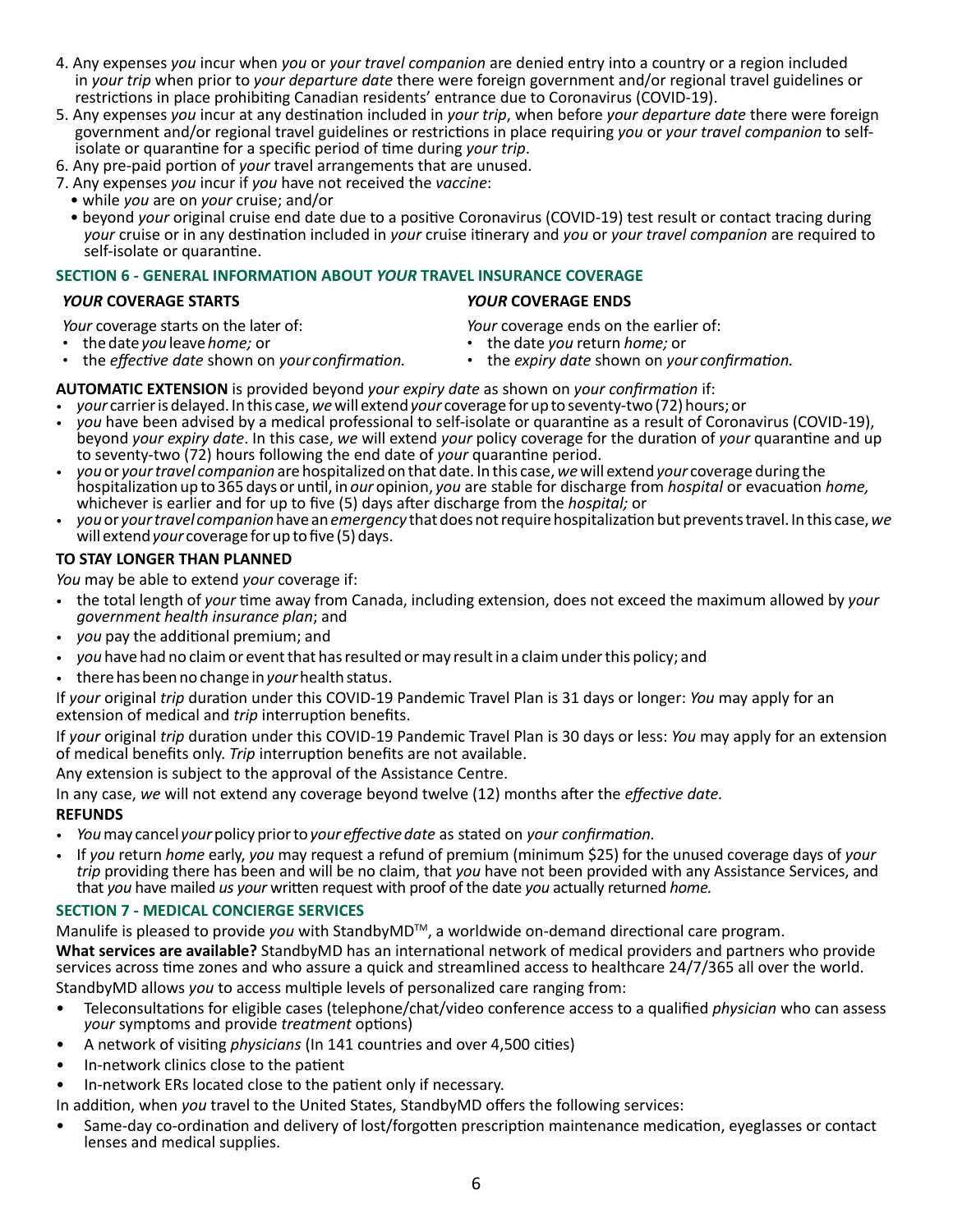**How does this service work?** StandbyMD's risk assessment algorithm triages patients according to their symptoms, profiles and location. Based on the information provided they are instantly referred to the most appropriate level of care their specific situation requires.

StandbyMD uses a worldwide network of providers that offer high-quality care at preferred rates and direct billing solutions, minimizing the likelihood of paying out-of-pocket.

The StandbyMD program will assist with coordinating payment of eligible expenses subject to the terms and conditions of the policy.

To access this service, simply call the Assistance Centre using the phone numbers indicated on the wallet card.

**Disclaimer, Waiver, and Limitation of Liability:** StandbyMD is not intended to be a substitute for professional medical advice, it is provided for the purpose of assisting *you* in finding medical providers. The advice provided by StandbyMD is a recommendation only, and entirely voluntary. *You* still retain the right to choose for yourself, *your* own level of care regardless of StandbyMD's recommendation.

Medical providers utilized by StandbyMD are not employees, agents, nor in any way affiliated with StandbyMD, beyond accepting StandbyMD's referrals.

StandbyMD does not have any control, real or implied, over the medical judgment of participating medical providers, nor their actions or inactions. StandbyMD, upon making referrals under this policy does not assume any responsibility for:

- the availability,

- their quality,

- the results or outcome of any *treatment* or service.

Policyholders hereby specifically waive any and all rights to proceed legally against StandbyMD or anyone related to StandbyMD\* in any and all claims, demands, actions, causes of action, and suits of any kind, nature, or amount which relate to, or in any way directly or indirectly flow from the medical concierge services that StandbyMD is offering. StandbyMD's liability under these medical concierge services, if any, is limited solely to the amount of payment made to participating medical providers for the services that a policyholder obtained after they received a referral from StandbyMD. \*Related persons include principals, parents, successors and assigns of StandbyMD.

#### **SECTION 8 - WHAT ELSE DO** *YOU* **NEED TO KNOW?**

Coverage under this policy is issued on the basis of information provided in *your medical questionnaire* and application. *Your* entire contract with *us* consists of: this policy, *your* application for this policy (including the *medical questionnaire*), the *Medical Underwriting Agreement*, the *confirmation* issued in respect of that application, and any other amendments or endorsements resulting from extensions of coverage.

This insurance is void in the case of fraud or attempted fraud, or if *you* conceal or misrepresent any material fact in *your* application for this policy or extension of coverage for benefits under this policy.

*We* will not pay a claim if *you*, any person insured under this policy or anyone acting on *your* behalf attempt to deceive us or makes a fraudulent, false or exaggerated statement or claim. *You* must be accurate and complete in *your* dealings with us at all times.

This policy is non‑participating. *You* are not entitled to share in *our* divisible surplus. Neither *we* nor *our* agents or administrators are responsible for the availability, quality or results of any medical *treatment* or transportation, or for *your*  failure to obtain medical *treatment.*

#### **Despite any other provisions of this contract, this contract is subject to the applicable statutory conditions in the Insurance Act, as applicable in** *your* **province or territory of residence respecting contracts of accident and sickness insurance. Limitation of Liability**

*Our* liability under this policy is limited solely to the payment of eligible benefits, up to the maximum amount purchased, for any loss or expense. Neither *we,* upon making payment under this policy, nor our agents or administrators assume any responsibility for the availability, quality, results or outcome of any *treatment* or service, or *your* failure to obtain any *treatment* or service covered under the terms of this policy. The participation of the insurers is several and not joint and none of them will under any circumstances participate in the interest and liabilities of any of the others. **Premium**

#### The required premium is due and payable at the time of purchase and will be determined according to the schedule of premium rates then in effect. Premium rates and policy terms and conditions are subject to change without prior notice. Upon payment of the appropriate premium, this document becomes a binding contract provided it is accompanied by a *confirmation* upon which a contract number appears and *we* have received *your* completed application (including the *medical questionnaire*) prior to *your departure date.* If the premium is insufficient for the period of coverage selected, *we* will charge and collect any underpayment; or shorten the policy period by written endorsement if an underpayment in premium cannot be collected. Coverage will be null and void if the premium is not received, if a cheque is not honoured for any reason, if credit card charges are invalid or if no proof of *your* payment exists.

#### **How does this insurance work with other coverages that** *you* **may have?**

The coverages outlined in this policy are second payor coverages. Along with this coverage, you may have other third-party liability, group or individual, basic or extended health insurance plans or contracts including any private or provincial or territorial auto insurance plan providing *hospital,* medical or therapeutic coverage or any other third‑party liability insurance. In this case, amounts payable under this insurance are limited to that portion of *your* expenses, incurred outside the province or territory of residence, that are in excess of the amounts insured by *your* other in‑force plans or contracts.

Total benefits paid to *you* by all insurers cannot exceed *your* actual expenses. *We* will coordinate the payment of benefits with all insurers who provide *you* with benefits similar to those provided under this insurance (except if *your* current or former employer provides *you* with an extended health insurance plan with a lifetime maximum of \$50,000 or less), to a maximum of the largest amount specified by each insurer.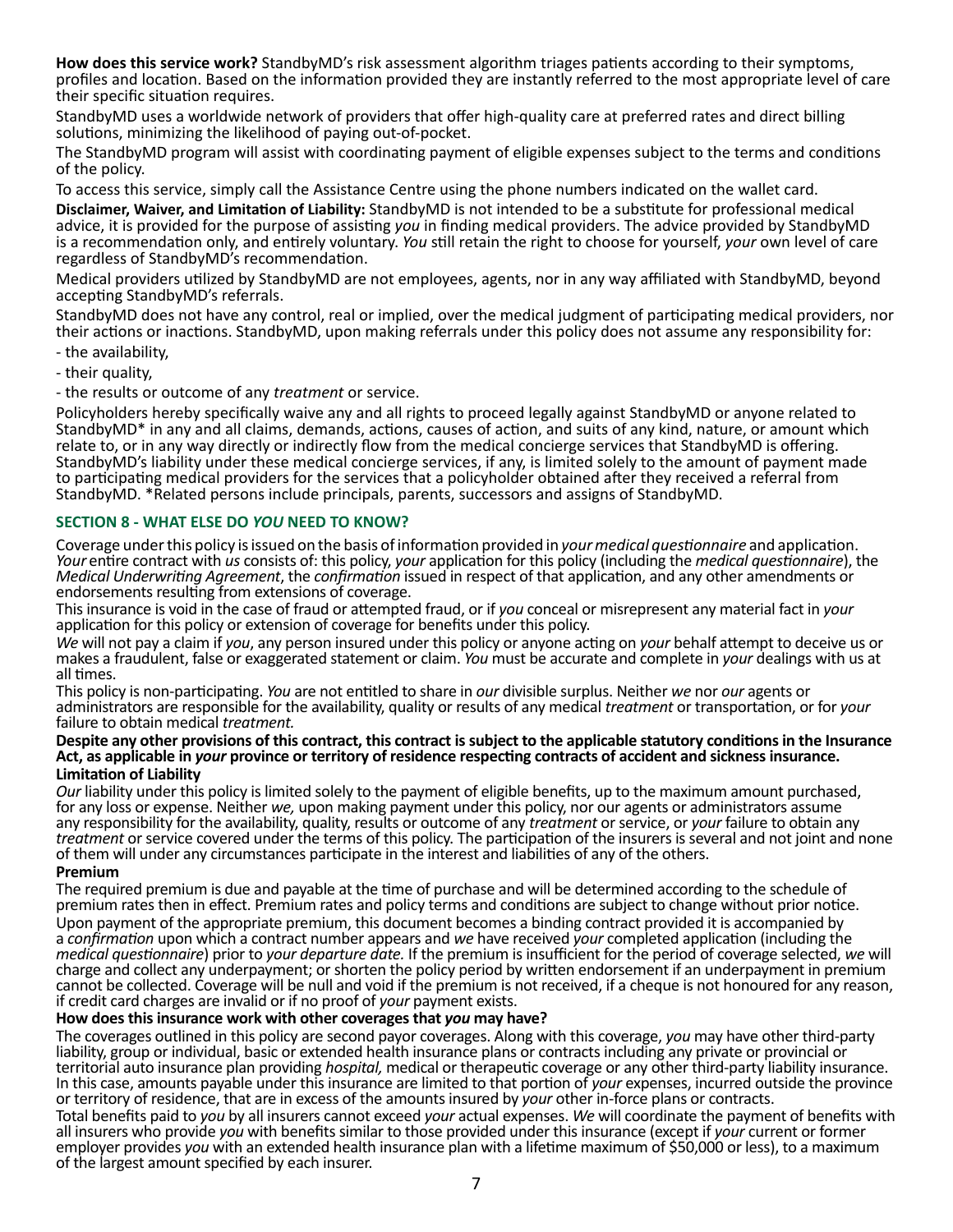In addition, *we* have full rights of subrogation. In the event of a payment of a claim under this policy, *we* will have the right to proceed, in *your* name, but at *our* expense, against third parties who may be responsible for giving rise to a claim under this policy. *You* will execute and deliver such documents as are necessary and cooperate fully with *us* to allow *us* to fully assert *our*  rights. *You* must do nothing to prejudice such rights.

If *you* are insured under more than one insurance policy/certificate underwritten by *us*, the maximum *you* are entitled to is the largest amount specified for the benefit in any one policy/certificate. This condition does not apply to any claim related to Coronavirus (COVID‑19) if *you* are also insured under a complimentary Manulife COVID‑19 Emergency Medical Certificate of Insurance that was provided to *you* by the airline/tour operator. For greater clarity, if *you* are insured under one complimentary certificate and more than one policy/certificate underwritten by us that provides Coronavirus (COVID-19) coverage, the maximum amount payable for covered expenses incurred by *you* related to Coronavirus (COVID‑19) cannot be more than the sum of the Coronavirus (COVID-19) coverage available under one policy/certificate and one complimentary certificate. The total amount *we* pay to *you* cannot exceed *your* actual expenses.

#### **SECTION 9 - HOW TO MAKE A CLAIM**

**In the event of an** *emergency,* **call the Assistance Centre immediately: 1 833-389-1089** toll-free from the USA and Canada **+1 (519) 945-1812** collect to Canada from anywhere else in the world.

The Assistance Centre is ready to assist *you* 24 hours a day, each day of the year. Immediate access to the Assistance Centre is also available through its TravelAid mobile app. Visit **<http://www.active-care.ca/en/travelaid/>** to download the app.

Please note that **if** *you* **do not call** the Assistance Centre in an *emergency* prior to receiving t*reatment, you* **will have to pay 20% of the eligible medical expenses** *we* would normally pay under this policy (20% co‑insurance).

If it is medically impossible for *you* to contact the Assistance Centre when the *emergency* happens, the 20% co‑insurance will not apply. In this case, *we* ask that *you* contact the Assistance Centre as soon as *you* can or that someone do so on *your* behalf. **Do not assume that someone will contact the Assistance Centre for** *you.* **It is** *your* **responsibility to verify that the Assistance Centre has been contacted.**

If *you* choose to pay eligible expenses directly to a health service provider without prior approval by the Assistance Centre, these eligible expenses will be reimbursed to *you* based on the *reasonable and customary* chargesthat *we* would have paid directly to such provider. Medical charges that *you* pay may be higher than this amount; therefore, *you* will be responsible for any difference between the amount *you* paid and the *reasonable and customary* chargesreimbursed by *us.* Some benefits are not covered if they have not been authorized and arranged by the Assistance Centre.

To make a claim due to *sickness* or *injury* during *your trip, your* proof of claim must be sent to *us* within ninety (90) days of *your*  loss.

**If** *you* **are making an** *Emergency* **Medical Insurance claim,** *we* will need: a) original itemized receipts for all bills and invoices; b) proof of payment by *you* and by any other benefit plan; c) medical records including complete diagnosis by the attending *physician* or documentation by the *hospital,* which must support that the *treatment* was medically necessary*;* d) proof of the accident if *you* are submitting a claim for dental expenses resulting from an accident; e) proof of travel (including *departure date* and return date); and f) *your* historical medical records (if *we* determine such to be applicable).

**If** *you* **are making a** *Trip* **Interruption claim,** *we* will need proof of the cause of the claim, including:

- a medical certificate completed by the attending *physician* and stating why travel was not possible as booked, if the claim is in relation to self-isolation or quarantine, or
- a report from an authority documenting the reason for the self isolation or quarantine; and

*We* will also need, as applicable:

- original passenger receipts for the new tickets *you* had to purchase;
- original receipts for the travel arrangements *you* had paid in advance and for the extra hotel, and meals, expenses *you* may have had; and
- any other invoice or receipt supporting *your* claim.

**To whom will** *we* **pay** *your* **benefits if** *you* **have a claim?** Except in the case of *your* death, *we* will pay the covered expenses under this insurance to *you* or the provider of the service. Any sum payable in the event of *your* loss of life will be payable to *your* estate*. You* must repay *us* any amount paid or authorized by *us* on *your* behalf if *we* determine that the amount is not payable under *your* policy. All amounts shown throughout this contract are in Canadian dollars. If currency conversion is necessary, *we* will use *our* exchange rate on the date *you* received the service outlined in *your* claim. *We* will not pay for any interest under this insurance.

**Is there anything else** *you* **should know if** *you* **have a claim?** If *you* disagree with *our* claim decision, the matter may be submitted to arbitration under the arbitration law in the Canadian province or territory where *your* policy was issued. Every action or proceeding against an insurer for the recovery of insurance money payable under the contract is barred unless commenced within the time set out in the Insurance Act, or in the Limitations Ace, 2002 in Ontario, or other applicable legislation.

To determine the validity of a claim under this policy, *we* may obtain and review the medical records of *your* attending *physician*(*s*)*,* including the records of *your* regular *physician*(s) at *home.* These records may be used to determine the validity of a claim whether or not the contents of the medical records were made known to *you* before *you* incurred a claim under this policy. In addition, *we* have the right, and *you* shall afford *us* the opportunity, to have *you* medically examined when and as often as may reasonably be required while benefits are being claimed under this policy. If *you* die, *we* have the right to request an autopsy, if not prohibited by law.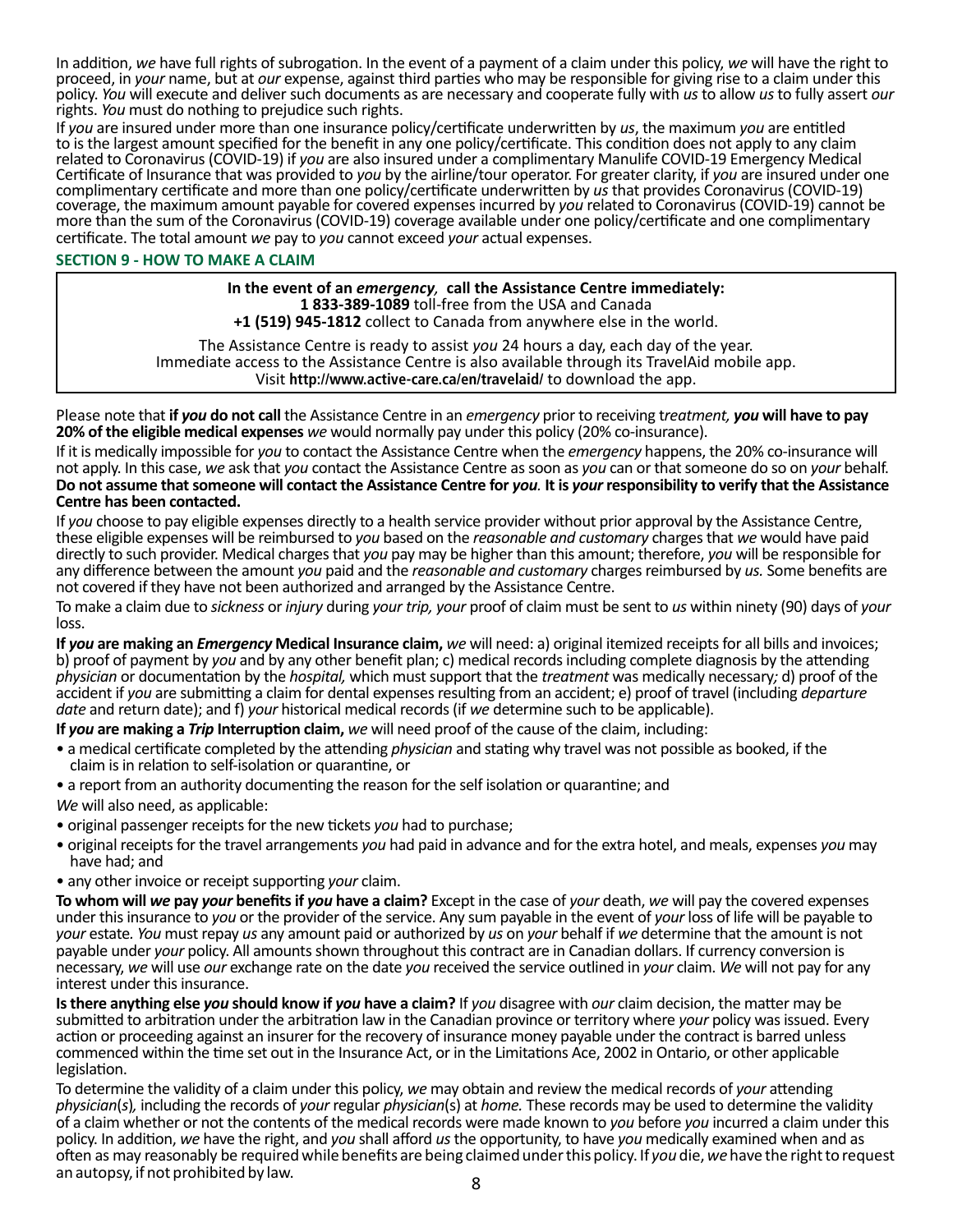#### **IMPORTANT CONTACT INFORMATION**

To enquire about *your* claim status, please call **1 833-389-1089** or **(519) 945-1812.**

For coverage information, general inquiries, or to apply for an extension or refund of premium, please call **1 877 884‑8283** or **(519) 251‑7417.**

Written correspondence regarding claims should be mailed to:

Manulife Travel Insurance c/o Active Care Management PO Box 1237, Stn A Windsor, ON N9A 6P8

## **SECTION 10 - DEFINITIONS**

When italicized in this policy, the term:

*Act of terrorism* means any activity that involves a threat to use or the actual use of violence or any dangerous or threatening act, or the use of force. Such act is directed against the general public, governments, organizations, properties or infrastructures, or electronic systems.

The intention of such activity is to:

- instill fear in the general public;<br>• disrupt the economy:
- disrupt the economy;
- intimidate, coerce or overthrow a government (whether that government is legal or illegal); and/or
- promote political, social, religious or economic objectives.

*Act of war* means hostile or warlike action, whether declared or not, in a time of peace or war, whether initiated by a local government, foreign government or foreign group, civil unrest, insurrection, rebellion or civil war. *Age* means *your age* at *your* application date.

*Change in medication* means the medication dosage, frequency, or type has been reduced, increased, stopped and/or new medications have been prescribed. **Exceptions:** the routine adjustment of Coumadin, warfarin or insulin (as long as they are not newly prescribed or stopped) and there has been no change in *your medical condition*; and a change from a brand name medication to a generic brand medication of the same dosage.

*Child, Children* means *your* unmarried, dependent son or daughter or *your* grandchild(ren) under the *age* of twenty‑one (21) or, if a full‑time student, under the *age* of twenty‑six (26). Also, an unmarried dependent son or daughter of any *age*, if mentally or physically disabled.

*Confirmation* means the document or set of documents confirming *your* insurance coverage under this policy and, where applicable, *your trip* arrangements. It includes the *Medical Underwriting Agreement* and application for this policy, once the required premium has been received by *us.* It may also include tickets or receipts issued by an airline, travel agent, tour operator, rental agency, cruise line or other accommodation or travel provider with whom *you* made arrangements for *your trip. Deductible amount* means the amount of covered expenses that *you* are responsible for paying per person per *emergency*

medical claim.

*Departure date* means the date *you* leave *home.*

*Effective date* means the date on which *your* coverage starts.

*Your* coverage starts on the later of:

• the date *you* leave *home*; or

• the *effective date* shown on *your confirmation*.

*Emergency* means a sudden and unforeseen *medical condition* that requires immediate *treatment.* An *emergency* no longer exists when the evidence reviewed by the Assistance Centre indicates that no further *treatment* is required at destination or *you* are able to return to *your* province or territory of residence for further *treatment*.

*Expiry date* means the date *your* coverage ends.

*Your* coverage ends on the earlier of:

• the date *you* return *home*; or • the *expiry date* shown on *your confirmation.*

*Government health insurance plan* means the health insurance coverage that the provincial or territorial governments provide to its residents.

*Home* means *your* Canadian province or territory of residence.

*Hospital* means an institution that is licensed as an accredited *hospital* that is staffed and operated for the care and *treatment* of in‑ patients and out‑patients. *Treatment* must be supervised by *physicians* and there must be registered nurses on duty 24 hours a day. Diagnostic and surgical capabilities must also exist on the premises or in facilities controlled by the establishment.

A *hospital* is not an establishment used mainly as a clinic, extended or palliative care facility, rehabilitation facility, addiction *treatment* centre, convalescent, rest or nursing home, home for the aged or health spa.

*Immediate family* means *spouse,* parent, legal guardian, step‑parent, grandparent, grand*child*, in‑law, natural or adopted *child,* step-*child*, brother, sister, step-brother, step-sister, aunt, uncle, niece, nephew or cousin.

*Injury* means sudden bodily harm that is caused by external and purely accidental means.

*Medical condition* means any disease, *sickness* or *injury* (including symptoms of undiagnosed conditions).

*Medical questionnaire* means all the medical questions that *you* were required to answer when *you* applied for coverage under this policy.

*Medical Underwriting Agreement* means the document that *you* receive from *us* after *you* have been medically underwritten, which specifies *your pre-existing conditions* covered under this policy, and includes *your* responses to the *medical questionnaire*.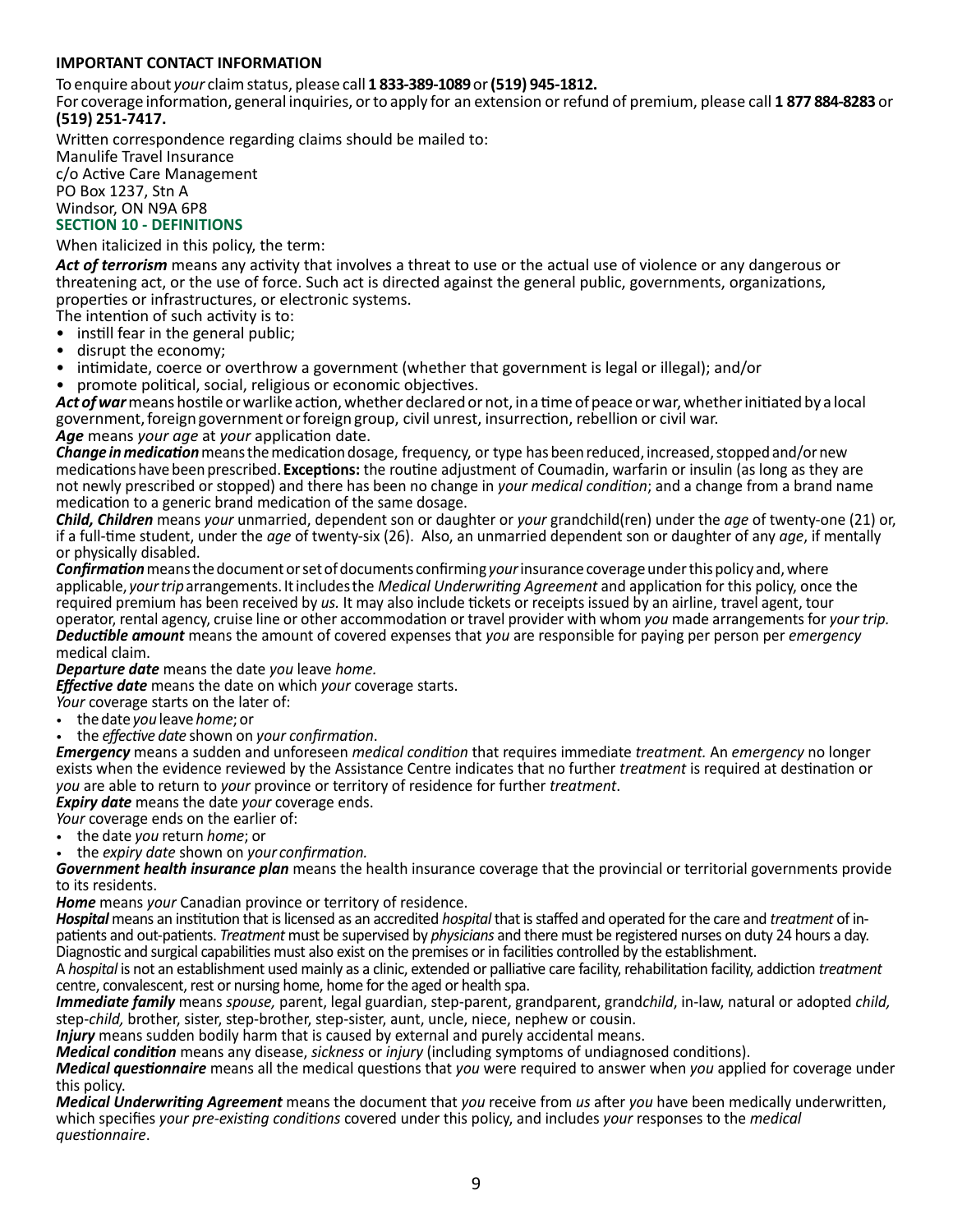#### *Minor mental or emotional disorder* means:

- having anxiety or panic attacks, or
- being in an emotional state or in a stressful situation.

A *minor mental or emotional disorder* is one where *your treatment* includes only minor tranquilizers or minor antianxiety medication (anxiolytics) or no prescribed medication at all.

*Physician* means a person who is not *you* or a member of *your immediate family* or *your travel companion,* licensed in the jurisdiction where the services are provided, to prescribe and administer medical *treatment*.

*Pre-existing condition* means any *medical condition* that exists before *your effective date.* 

*Reasonable and customary* means charges incurred for goods and services that are comparable to what other providers charge for similar goods and services in the same geographical area.

*Sickness* means illness, disease, or any symptom related to that illness and/or disease.

*Spouse* means someone to whom one is legally married, or with whom one has been residing and who is publicly represented as a *spouse.*

*Travel companion* means someone who shares *trip* arrangements and accommodations with *you.* No more than three individuals (including the insured) will be considered *travel companions* on any one *trip.*

*Treatment* means hospitalization, a procedure prescribed, performed or recommended by a *physician* for a *medical condition*. This includes but is not limited to prescribed medication, investigative testing and surgery. **IMPORTANT:** Any reference to testing, tests, test results, or investigations excludes genetic tests. "Genetic test" means a test that analyzes DNA, RNA or chromosomes for purposes such as the prediction of disease or vertical transmission risks, or monitoring, diagnosis or prognosis.

*Trip* means the time between *your effective date* and *expiry date.*

*Vehicle* includes any private or rental passenger automobile, boat, mobile home, camper truck or trailer home which *you* use during *your trip* exclusively for the transportation of passengers (other than for hire).

Vaccine means a full course of immunization for Coronavirus (COVID-19) that is authorized by Health Canada. It must be taken according to the manufacturer's recommendation before *your effective date*. *You* must also wait the applicable period of time for it to become fully effective based on the manufacturer's recommendation, or as dictated by the applicable health authority, before *your departure date*.

*We, us, our* means Manulife.

*You, your* means the person(s) named as the insured(s) on the *confirmation,* for which insurance coverage was applied for and the appropriate premium was received by *us.*

#### **SECTION 11 - NOTICE ON PRIVACY**

*Your* **privacy matters.** *We* are committed to protecting the privacy of the information *we* receive about *you* in the course of providing the insurance *you* have chosen. While *our* employees need to have access to that information, *we* have taken measures to protect *your* privacy. *We* ensure that other professionals, with whom *we* work in giving *you* the services *you*  need under *your* insurance, have done so as well. To find out more about how *we* protect *your* privacy, please read *our*  Notice on Privacy and Confidentiality.

To service *you* better, *we* may review the Manulife products and services *you* have used in order to tell *you* about other products and services through direct mail, telephone, and other means. If *you* do not want *us* to do this, please advise *us* by calling 1 877 666‑2767 or e‑mailing *us* at travel@manulife.ca.

**Notice on Privacy and Confidentiality.** The specific and detailed information requested on *your* application and *medical questionnaire* is required to process the application. To protect the confidentiality of this information, Manulife will establish a "financial services file" from which this information will be used to process the application, offer and administer services and process claims. Access to this file will be restricted to those Manulife employees, mandataries, administrators or agents who are responsible for the assessment of risk (underwriting), marketing and administration of services and the investigation of claims, and to any other person *you* authorize or as authorized by law. These people, organizations and service providers may be in jurisdictions outside Canada, and subject to the laws of those foreign jurisdictions. *Your* file is secured in *our* offices. *You* may request to review the personal information it contains and make corrections by writing to: Privacy Officer, Manulife, PO Box 1602, Waterloo, Ontario N2J 4C6. *You* may also visit Manulife at https://www.manulife.ca/privacy‑policies.html for further details about *our* Privacy Policy.